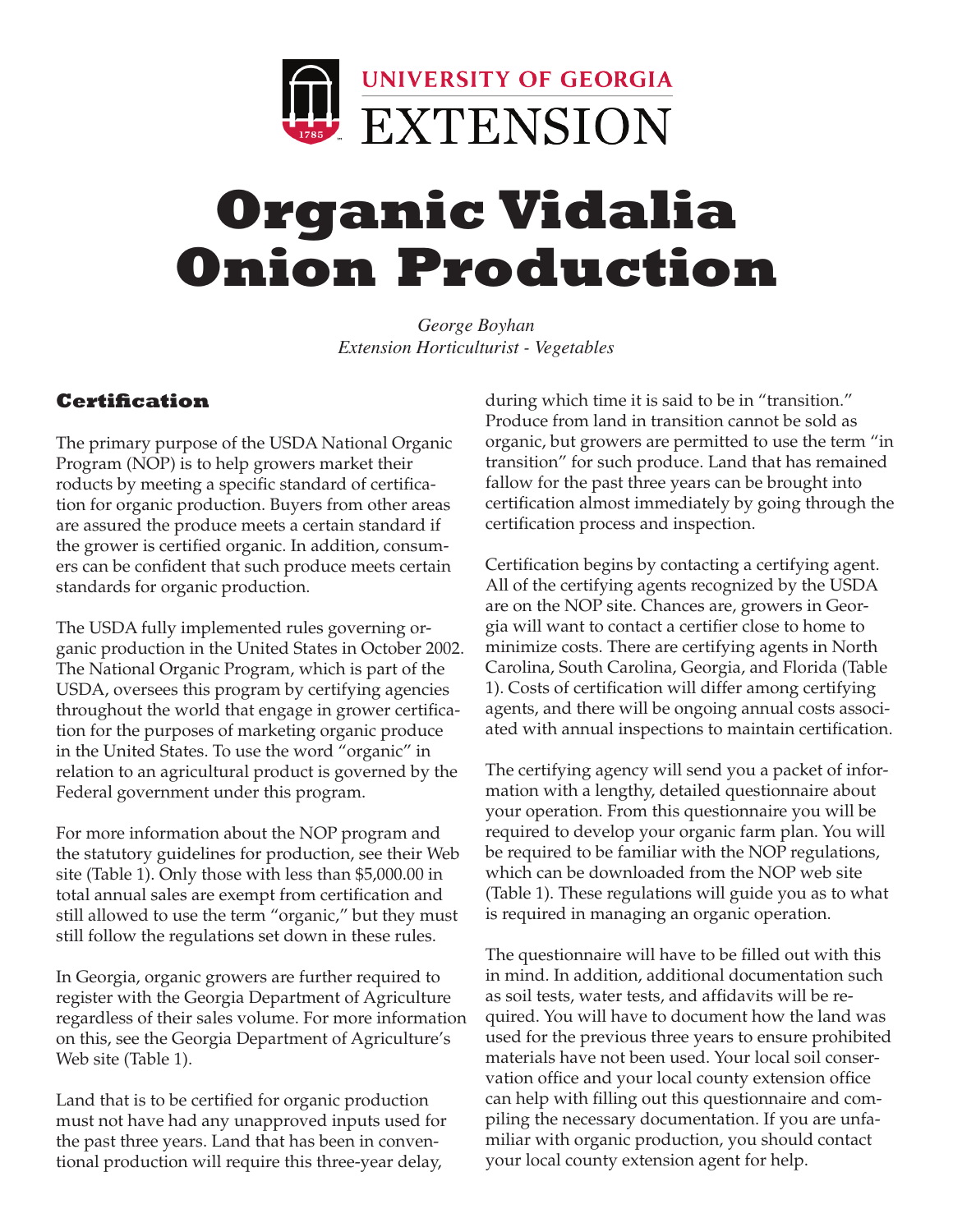Once these materials have been compiled, they are sent back to the certifying agency, which will review them. Often the certifying agency will have additional questions or require additional documentation. Finally, they will arrange a convenient time for inspection. The field inspector will want to view your property, records and record keeping system. In addition, he or she may wish to view other facilities such as packing sheds, etc., that are involved in your production. The inspector will compile a report that will be reviewed by the certifying agency.

This report may also indicate areas of concern where additional questions or documents are required. Finally, if all goes well, a certificate will be issued. Dual use facilities that handle both organic and conventionally produced crops will have the greatest burden under this program. Any equipment used in both operations will have to be carefully cleaned prior to use with organic produce, and careful documentation will have to be maintained and be available for inspection. This is to avoid mingling of products and contamination from products produced in conventional production.

Although your certifying agency and inspector can answer some questions, they cannot act as a consultant. You are expected to read and understand the NOP guidelines. For additional help with questions your certifying agency can't answer concerning organic production, you should contact your local county extension office.

#### **Site Selection**

Growers wishing to produce organic Vidalia onions should carefully consider the site to be selected. If you wish to have land certified for the current year's production, you must choose a site that has had no prohibited substances used on it for the past three years. Those willing to go through transition have more flexibility in site selection since they will have to manage the site for organic production for three years before the land can be certified.

Other important criteria for site selection include access to irrigation water, free from shade and competition from other plants, well drained soils, and free from aggressive weeds.

Vidalia onions cannot be produced without irrigation water. Water is critical for both vigorous growth and producing mild flavored onions. Very small sites may be difficult to irrigate with large irrigation equipment and there is a greater chance of competition from shade and other plant roots if located near hedgerows, etc.

By far the most important criteria in site selection is the potential for weed competition. Onions are very poor competitors with weeds. Their upright growth habit and slow growth make them particularly susceptible to weed competition. Avoid sites with particularly aggressive weeds such as nutsedge and bermudagrass. Sites with even small amounts of these weeds will quickly become completely infested. Each time the soil is worked, the problem will become worse because these weeds propagate by vegetative parts.

If you have no choice but to use such a site, develop a preventive weed management plan. Soil solarization, whereby soil is covered with clear plastic for one month or longer, as well as using materials such as corn gluten meal, which has limited herbicidal activity, may help reduce weed seed banks in the soil. They will probably have only limited effectiveness, if at all, with aggressive weeds such as nutsedge and bermudagrass.

#### **Varieties**

Currently there are no organically produced Vidalia onion seed sources available. There is, however, a list of Georgia Department of Agriculture officially recognized varieties that growers are required to grow (Table 2). If no organic seed source is available of the variety needed, the grower is allowed to use nonorganically produced seed, but they must be untreated. Growers should contact their seed source early to ensure they have sufficient untreated seed available.

Generally, Vidalia onions can be broadly placed into one of three maturity classes, early, mid-season, and late. Early varieties are known to have good foliar disease resistance and greater daylength sensitivity (the tops go down early and uniformly), and they can stay in the ground for up to a week with tops down. Such onions continue to imbibe water and increase in size, which increases the mildness of the onions.

Mid-season onions are less sensitive to daylength and must be carefully monitored for optimum harvest since tops down is not always the best criteria. They are generally mild onions, but should be monitored for bacterial disease problems.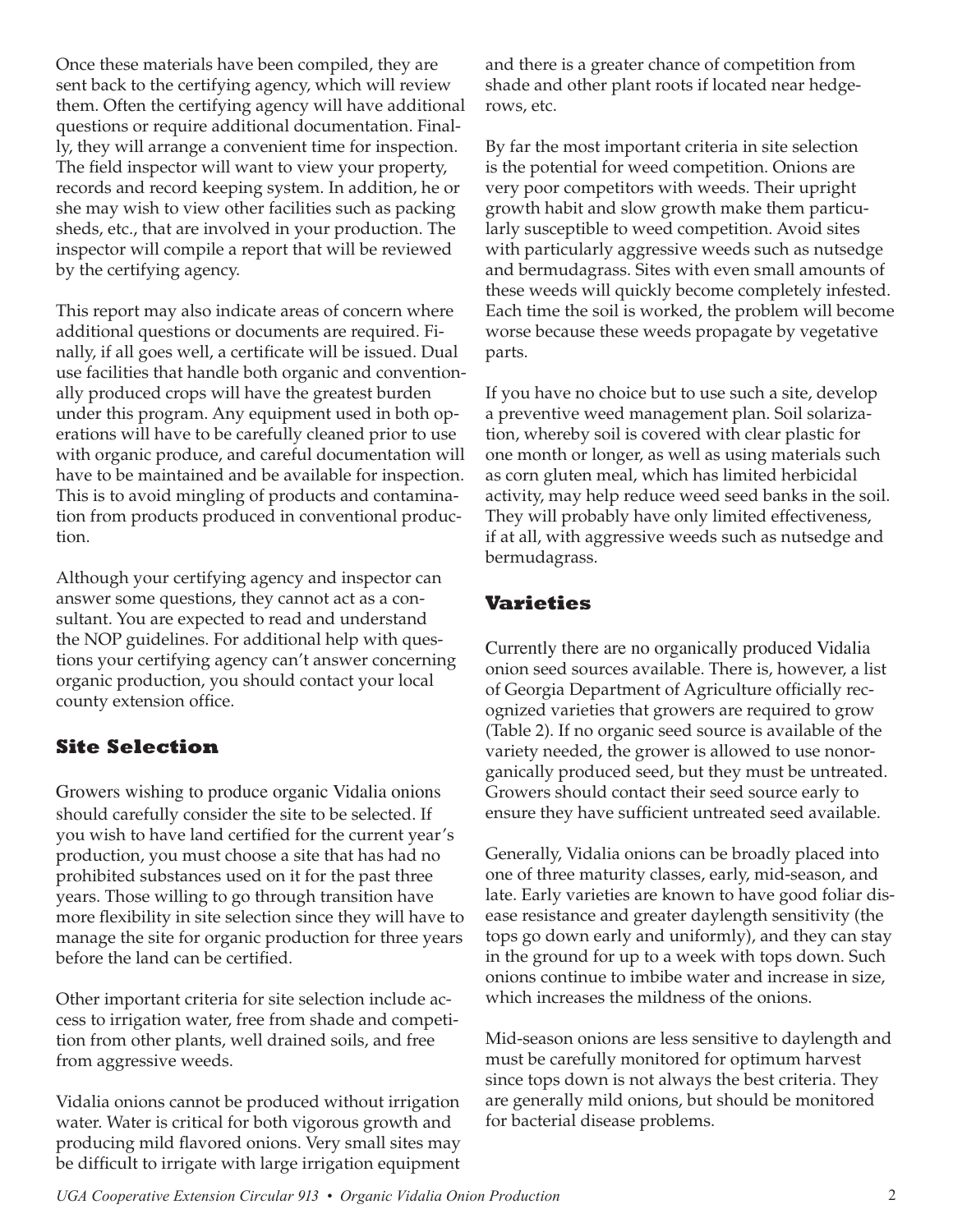Late-season onions are the most susceptible to bacterial diseases such as slippery skin and sour skin. They generally must be harvested in a somewhat immature state to prevent this problem. Because of these problems, these varieties are not recommended for organic production.

#### **Plantbed Onion Production**

Onion plantbeds are usually seeded during September. The optimum time to seed these beds is the second and third week of September.

Earlier seeding may result in transplants that are too large and prone to bolting (forming seedstems) in the spring. Usually earlier seeding is done for onions destined for salad onion production. Later seeding may result in plants too weak to survive colder late fall weather.

Growers should begin land preparation at least one month prior to seeding. The soil should be deep turned to allow all the previous crop residue to break down. Half the fertilizer should be preplant incorporated. Chicken litter is an inexpensive readily available fertilizer source. Approximately 3 tons/acre should be incorporated prior to final bed preparation. If a commercial organic fertilizer is going to be used, apply it at a rate at least 50 percent greater than the N-P-K percent would suggest.

For example, our recommendations are for 130 lbs of actual nitrogen/acre on plantbeds but, with organic fertilizer, you would want to apply such products with at least 195 lbs/acre nitrogen to get an effect comparable to inorganic fertilizers. Split application with half the fertilizer (97.5 lbs/acre N) applied preplant and incorporated and half approximately four weeks later is recommended. Organic fertilizers do not have much of their nutrients in plant available forms; they must undergo a mineralization process whereby the organic nutrient sources are converted to a plant available form. The recommended higher application rate is to compensate for this lack of availability. Fertilizer application some weeks or months prior to planting may also work and may require less fertilizer since this allows time for the mineralization process to occur. At this time we do not have enough information to make an accurate ecommendation concerning fertilizer timing. In addition, applying fertilizer much in advance of planting may not work, particularly during periods of high rainfall in which nutrients can be readily leached from the root zone.

Beds are usually formed on 6-foot centers with four rows per bed planted 12 inches apart. The final step in preparation should be rototilling to form a smooth debris free bed. Some growers have suggested applying a 1 inch or greater layer of good quality weed free compost to these beds prior to seeding. This is done as a weed control measure to smother weeds as they germinate. To use this method, it is critically important that this layer be at least 1 inch thick and that it be applied uniformly over the entire bed. Any gaps in this cover or gaps produced in the seeding process will reduce its effectiveness. This method has not been evaluated for efficacy by the University of Georgia.

The bed should have sufficient moisture to hold the bed together, but not so much that the shoe on the planter is clogged. Beds that are too dry are prone to falling apart on very light soils or forming a crust with the planter riding up on top of the bed. This may require rerotovating the soil to remoisten the surface.

Seed should be sown at 30 to 70 seed per linear foot at 1/8-1/4 inch depth. Once the beds are sown, they should be carefully monitored for water requirements. Onion seed are very small and may require light irrigation several times a day for uniform emergence.

The most important activity at this point in organic onion production is weed control. Weeds can quickly take over a bed, so vigilance is important. Even when onions are at the one to two leaf stage, weeding may be required. Although sweeps or other cultivation equipment may work, onions are so small at this stage that hand weeding is probably the only viable method of control.

At approximately four weeks of age, the onions should be topdressed with the second application of fertilizer. An additional 3 tons/acre of chicken litter or the second half of the commercial organic fertilizer should be used. In addition, sodium nitrate (NaNO3, Chilean nitrate, 16-0-0) can be used for up to 20 percent of the crop's nitrogen needs, but it must be from a mined source rather than a manufactured source. Chilean nitrate will react as a conventional fertilizer, so it may be advantageous to use if problems arise with crop response to fertilization. Currently the University of Georgia's recommendations for plantbed onions is 100-130 lbs/acre nitrogen. This means that an organic grower could use up to 26 lbs/acre nitrogen from this source to fertilize plantbed onions.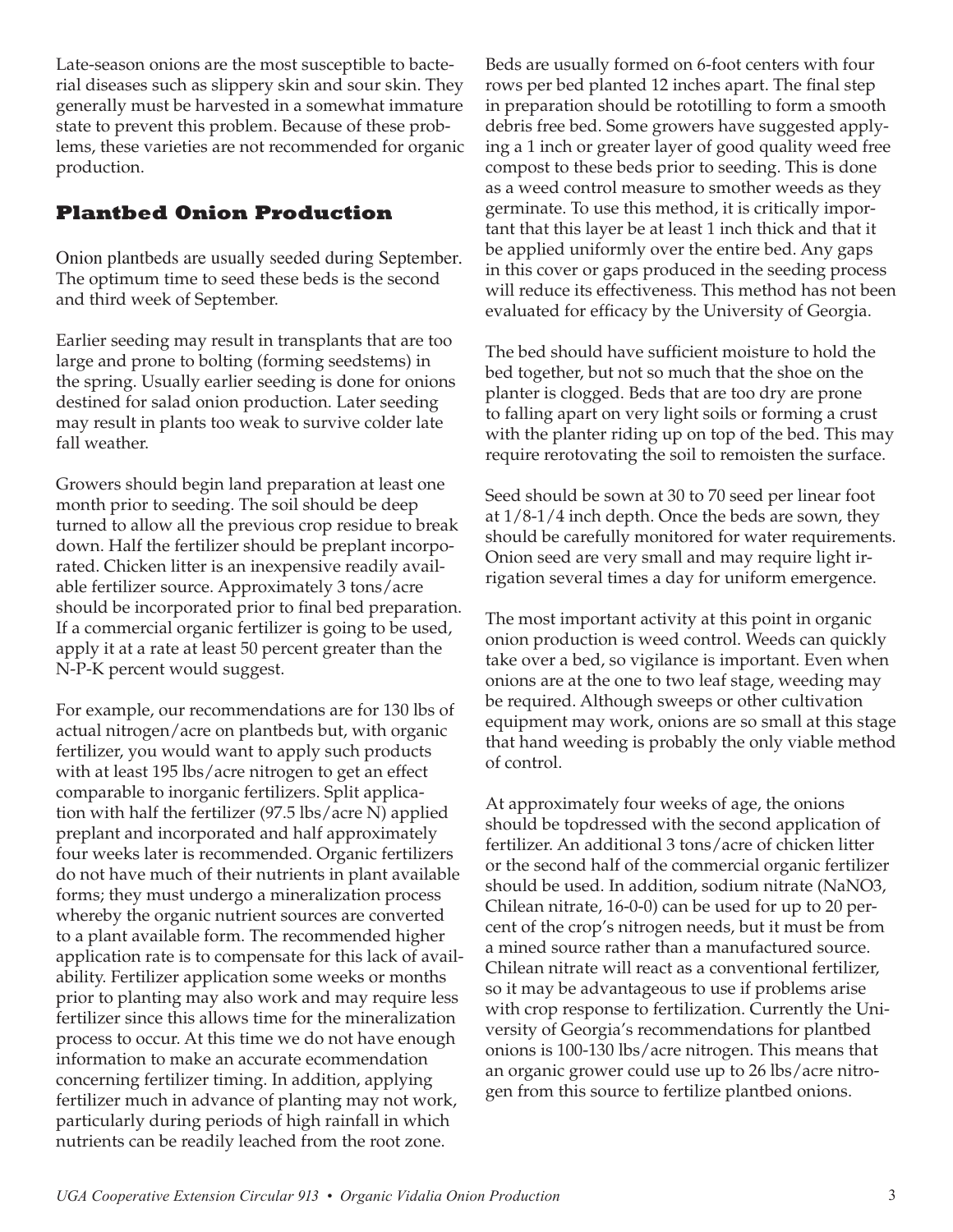Good quality onion transplants should be about the size of a pencil in diameter and should be ready for harvest in about 8 to 10 weeks after seeding. Plants are pulled, bundled (50-80/bundle), and approximately 50 percent of their tops removed before transporting to fields for final spacing. Some growers will mow transplant onions prior to pulling as a more efficient method of top removal. Onion transplants that cannot be planted right away (day of pulling) should be held in a shady or enclosed location, preferably removed from the bag and spread out on the ground to prevent the plants going through "a heat," which is a rapid breakdown process.

Onions are transplanted in November and December to their final spacing for dry bulb onion production. Onions may be transplanted up to the end of January and still produce good quality onions.

#### **Dry Bulb Onion Production**

Land preparation for dry bulb onion production is the same as for plantbed production. Growers should begin land preparation at least one month prior to transplanting by deep turning previous crop residue to ensure breakdown. A weed and debris free bed is critical for good onion production.

Beds are formed in the exact same manner as for plantbed onion production. They are formed 6-foot on center and transplanted with four rows per bed 12 inches apart. If plastic mulch is going to be used, it can be pegged with a pegger if the bed is wide enough to accommodate the pegger (Figure 1). Much of the plastic laid in south Georgia has a bed top of only 30 inches wide, which is too narrow to accommodate a pegger without modification.

Narrower beds can be used but will have lower plant populations per acre. Conventional onions are grown on bare ground with overhead irrigation. With plastic mulch, drip tape may be used to ensure adequate water for good onion development. It is recommended with wider beds that two tapes be placed under the plastic. Drip tape is available with various emitter spacings (4 to 12 inches); the closer spacing may be advantageous since onions are typically spaced 4 to 6 inches in-row. If the plastic covered bed is then going to be pegged, take care the pegger does not puncture the drip lines. Overhead irrigation should be avoided with plastic mulch since water can not get under the beds. If a grower is going to use this method, however, extra holes should be punched in the plastic to allow water infiltration.

More widely spaced plastic covered beds have one advantage and that is weed control in row middles. This configuration allows for equipment access and reduces the chance of tearing the plastic bed covering during weeding.

#### **Fertilization**

Fertilization depends on whether or not plastic mulch will be used. If plastic mulch is going to be used for weed control, then all of the fertilizer must be applied preplant. We recommend 6 tons/acre poultry litter, which should be preplant applied and incorporated prior to final bed preparation and plastic application.

Commercial organic fertilizers will also have to be preplant applied. Remember, organic fertilizer should be applied at a rate at least 50 percent greater than the N-P-K percentages would indicate. For dry bulb onion production the University of Georgia recommends 125-150 lbs/acre nitrogen. Again, up to 20 percent of the nitrogen recommendation can be applied from Chilean nitrate.

Growers who will not be using plastic mulch have more flexibility in fertilization. For such growers we recommend half the fertilizer be applied preplant and incorporated into the bed. The remaining half can be applied in one to two or more additional applications.

Remember that with raw manure (chicken litter) the final application must be made at least 120 days prior to harvest according to the NOP rules governing food crops in contact with the soil. For onions that would be harvested on April 1, for example, the last day of application would be December 1. Commercial organic fertilizers can be applied closer to the time of harvest, therefore offering greater flexibility.

We do not have any experience with organic fertilizers used with drip tape. This has been done with organic greenhouse tomato production, but the concentrated organic fertilizer must be continuously agitated to ensure the material stays in solution. The emitter holes on drip tape are very small and, even with agitation, they may be prone to clogging under these circumstances. Chilean nitrate, which is water soluble, would be a better choice, but remember that it can only be used to supply 20 percent of the crop's nitrogen need.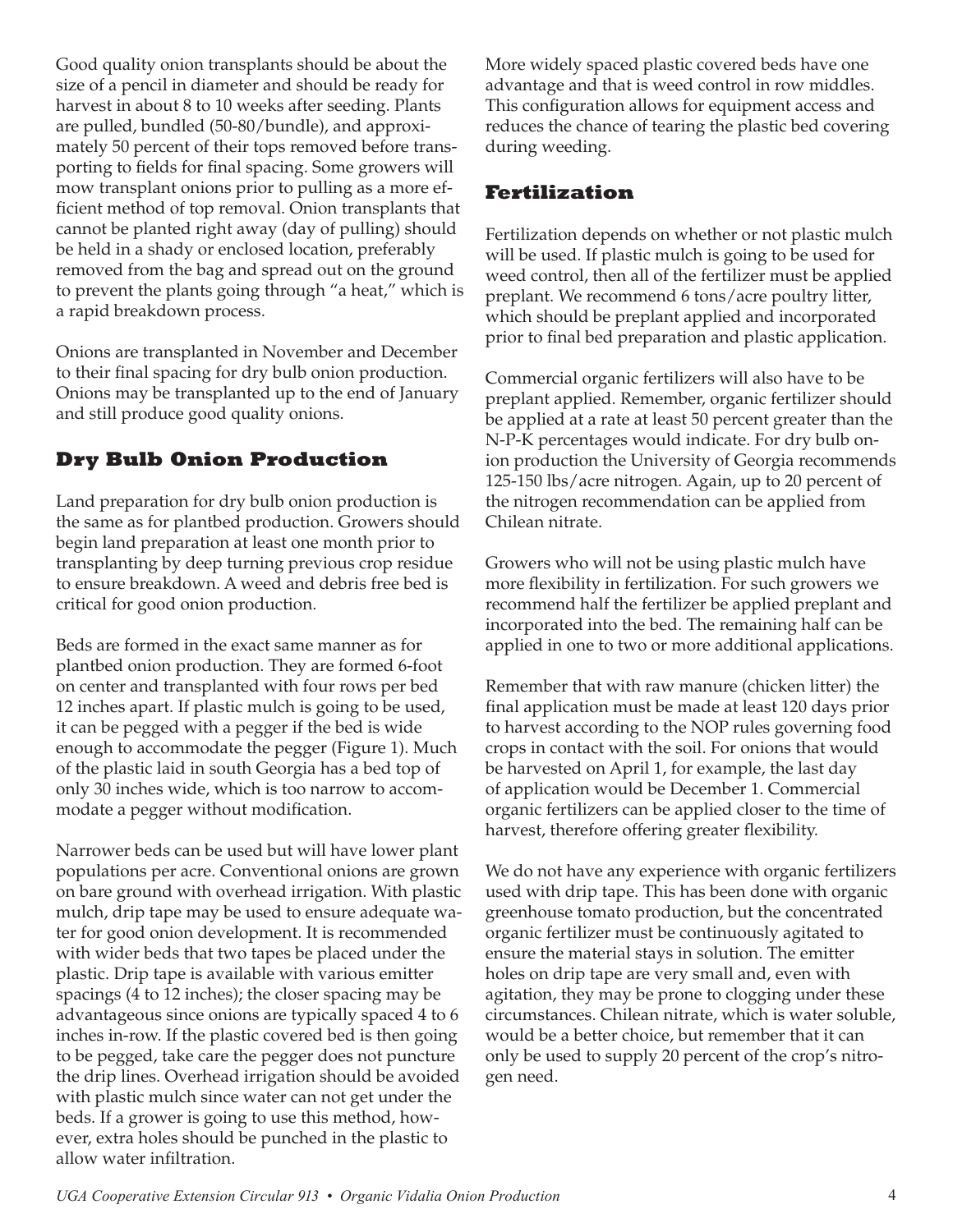### **Weed Control**

Weed control is the greatest challenge to organic onion production. Plastic mulch will go a long way in controlling weeds on the bed, but weeding will still be required between beds and for weeds that come up in the holes where the onions are growing. Equipment can do a good job controlling weeds between the beds, but take care so that the plastic is not snagged by sweeps or tines. Hand weeding will still be required for those weeds that emerge from the planting holes in the plastic.

Growers not wishing to use plastic can control weeds with equipment set up to cultivate between the onion rows. With a conventional planting arrangement (beds on 6-foot centers, 4 rows/bed, 12 inches between-row), there is very little wiggle room for sweeps or tines. Growers may wish to try a slightly wider spacing to prevent damaging the onions.

Sweeps or tines chosen for this purpose will need a narrow footprint to work well. As onions grow larger, their leaves tend to fold over and cover the row middles, so late season use of cultivation equipment may be precluded due to unacceptable damage to the onion plants. Some hand weeding will probably still have to be done in order to keep the crop clean.



**Figure 1.** Pegging plastic covered beds. Note the plantbed onions on the right, which were regularly hand weeded and the weed pressure directly to their right along the irrigation row. This highlights the importance of weed control. Additionally these beds are approximately 4 foot across the top to facilitate the use of the pegger resulting in a plant population comparable to conventional onions.

We do not have any experience with organic herbicides such as corn gluten meal, acetic acid, citric acid, oil based materials (clove or thyme oil), combinations of these materials, or other products. With the exception of corn gluten meal, all are burn down materials, so repeated applications would be required without contacting the onion plants. The limited amount of research on all these materials indicates they have only limited effectiveness.

Soap based herbicides are allowed in organic production only for fence row and roadside weed control. They are not allowed in food crop production.

#### **Disease and Insect Control**

All of the general disease and insect control methods recommended in organic production such as crop rotation (three years or greater), farmscaping to enhance natural control, avoiding overhead irrigation when extended leaf wetness may occur, etc., should be practiced with organic onion production.

As with weed control, materials available for disease and insect control are highly restricted in organic production. For diseases, very few products would fit into the typical fungicide or bactericide category. One such product is Bordeaux mixture, which is a combination of copper sulfate and lime. It is a very old fungicide and, because it is copper based, has bactericidal properties as well. Not all copper based products can be used in organic production.

#### **Products listed with the Organic Materials**

Review Institute (OMRI) will meet NOP regulations for organic production (Table 1). Another product that has been tested for disease control in onions is Serenade (Bacillus subtilis) (AgraQuest, Davis, CA). This bacteria has fungicidal properties against several onion diseases. In tests at the University of Georgia, it was shown to be slightly toxic to onions at very high doses.

There may be other disease control products available, particularly as the organic industry grows. Since onions are a winter crop, insects tend to be much less problematic. Several soilborne insects can attack onions including several maggots, cutworms, wireworms, and mole crickets. The University of Georgia does not have any experience with organic insect control measures at this time, but, there are products such as beneficial nematodes that are supposed to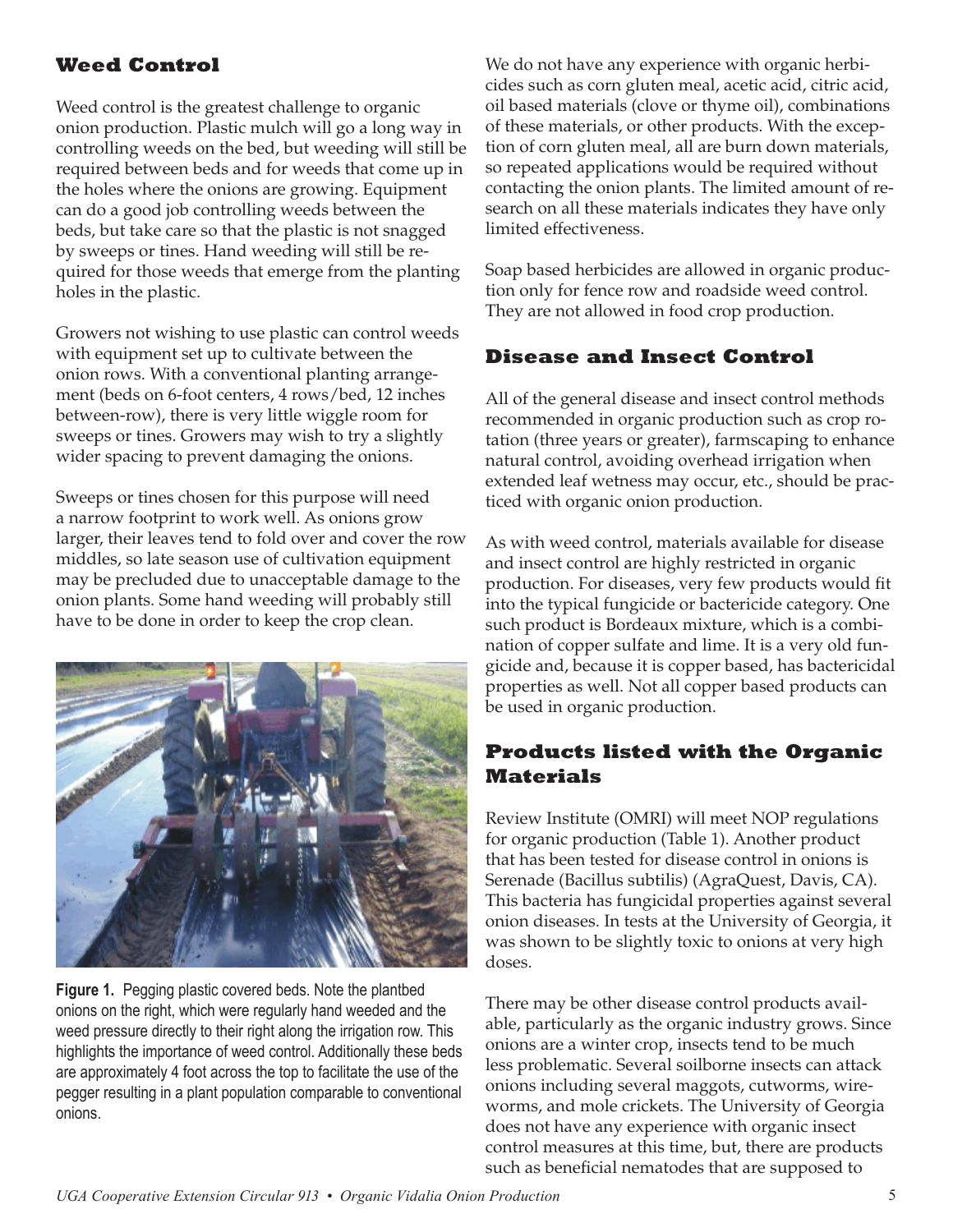help control some of these insects. In addition, a green manure of rapeseed or other brassicas has been suggested to suppress some of these soil insects.

Thrips are the only other major insect pest of onions. They usually are most prevalent in late winter or early spring. In most years they are not a major problem, but they are known to transmit some diseases including purple blotch. Neem oil has been tested in Georgia to control this insect but has proven to be ineffective. This is probably due to the fact that thrips congregate on the underside of onion leaves where they fold over, making contact from an insecticide extremely difficult.

Spinosad (Saccharopolyspora spinosa) is a product derived from bacteria that is effective in controlling thrips as well as several other insects. In addition, pyrethrums from natural sources may be effective in controlling thrips.

#### **Harvesting and Handling**

Organic onion harvesting and handling can be done similarly to conventional onions. Remember, however, that in dual use operations (conventional and organic), all equipment has to be cleaned before certified organic onions can be processed. This can be a major undertaking and growers may wish to consider having equipment solely for use in their organic operations. Of course, this may not be possible with relatively expensive equipment such as grading lines. Dual use operations may wish to process organic onions first since packing shed equipment would have been cleaned from the previous season. Trying to move back and forth between organic and conventional onions may not be very feasible during the height of the season.

Organic Vidalia onion production is a relatively new endeavor for Georgia and there is still a considerable amount of research that needs to be done to maximize success. This document represents our best recommendations at this time and we expect it to change as more information is developed.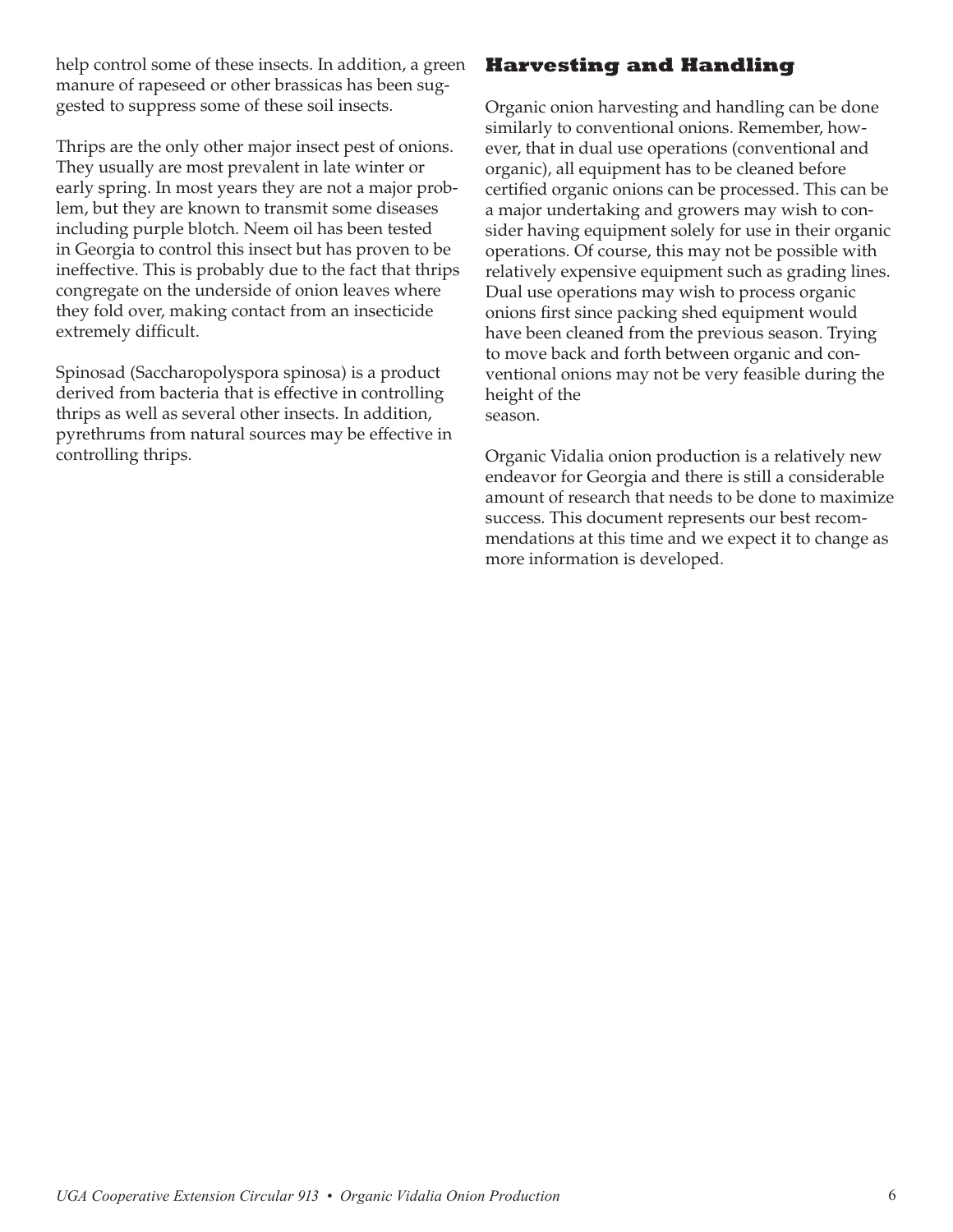#### **Table 1. Web Sites of Interest.**

| <b>USDA National Organic Program</b>                                |
|---------------------------------------------------------------------|
| www.ams.usda.gov/nop/indexlE.htm                                    |
| This is the site for the certified organic program. The regulations |
| for certified organic production are available from this site.      |
| <b>Georgia Organics</b>                                             |
| www.georgiaorganics.org                                             |
| Georgia Organics is the organic grower group in Georgia. They       |
| are an excellent source of information and have an annual           |
| conference with educational sessions and vendor participation.      |
| <b>Georgia Department of Agriculture</b>                            |
| www.agr.state.ga.us                                                 |
| This site has information on required registration for organic      |
| farms as well as marketing information.                             |
| <b>Organic Materials Review Institute</b>                           |
| www.omri.org                                                        |
| OMRI evaluates products for compliance with the NOP stan-           |
| dards. A searchable list of evaluated products is available.        |
| <b>UGA College of Agricultural &amp; Environmental Sciences</b>     |
| www.caes.uga.edu                                                    |
| This is a University of Georgia site with information on agricul-   |
| tural production, including organic production.                     |
| <b>UGA Cooperative Extension - Horticulture Publications</b>        |
| www.caes.uga.edu/publications/subjectList.html#Horticulture         |
| This site has UGA publications on horticultural production,         |
|                                                                     |

#### **Table 2. Official list of Vidalia onion varieties, 2007**

| Georgia Boy (DPS 1032)               | D. Palmer Seed   |
|--------------------------------------|------------------|
| Mr. Buck (DPS 1033)                  | D. Palmer Seed   |
| Ohoopee Sweet (DPS 1024)             | D. Palmer Seed   |
| Sapelo Sweet (DPS 1039)              | D. Palmer Seed   |
| Miss Megan (DPSX 1290)               | D. Palmer Seed   |
| Caramelo SRO 1000 (RCX 6043)         | Nunhems USA Inc. |
| Nirvana (RCS 1027)                   | Nunhems USA Inc. |
| Sweet Caroline SRO 1001 (RCX 5195-1) | Nunhems USA Inc. |
| Sweet Melody (RCS 1938)              | Nunhems USA Inc. |
| <b>Sweet Vidalia</b>                 | Nunhems USA Inc. |
| Sweet Jasper XON-202Y (99C 5092)     | Sakata           |
| Sweet Harvest XON-203Y (01ZG 5034)   | Sakata           |
| Century (EX 07592000)                | Seminis          |
| Cyclops (XP 6995)                    | Seminis          |
| EX 19013                             | Seminis          |
| Granex 33                            | Seminis          |
| Granex Yellow, PRR                   | Seminis          |
| Pegasus                              | Seminis          |
| Savannah Sweet                       | Seminis          |
| Honeycomb (SSC 6372 F1)              | Shamrock         |
| Sugar Belle F1 (SSC 6371 F1)         | Shamrock         |

## **Table 3. List of certifiers local to Georgia.**

**Fertilizer and Seed Certification Services\***  lemson University 1 Westinghouse Rd. endleton, SC 29670 864-646-2140 ww.clemson.edu/public/regulatory/plant\_industry cope: crop, livestock, wild crop, handling ccredited: 4/29/02

#### **Georgia Crop Improvement Association, Inc.**

125 South Milledge Ave. thens, GA 30605 706-542-2351 ww.certifiedseed.org cope: crop, livestock, handling ccredited: 4/29/02

#### **North Carolina Crop Improvement Association**

3709 Hillsborough St. aleigh, NC 27607-5464 919-515-2851 www.nccia.nesu.edu cope: crop, livestock, handling ccredited: 7/9/02

#### **Quality Certification Services - Formerly FOG** 0. Box 12311 ainesville, FL 32604

352-377-6345 www.QCSinfo.org Scope: crop, livestock, wild crop, handling Accredited: 4/29/02

\*Any certifier listed on the NOP Web site can be used: (www.ams.usda.gov/nop/CertifyingAgents/Accredited.html)